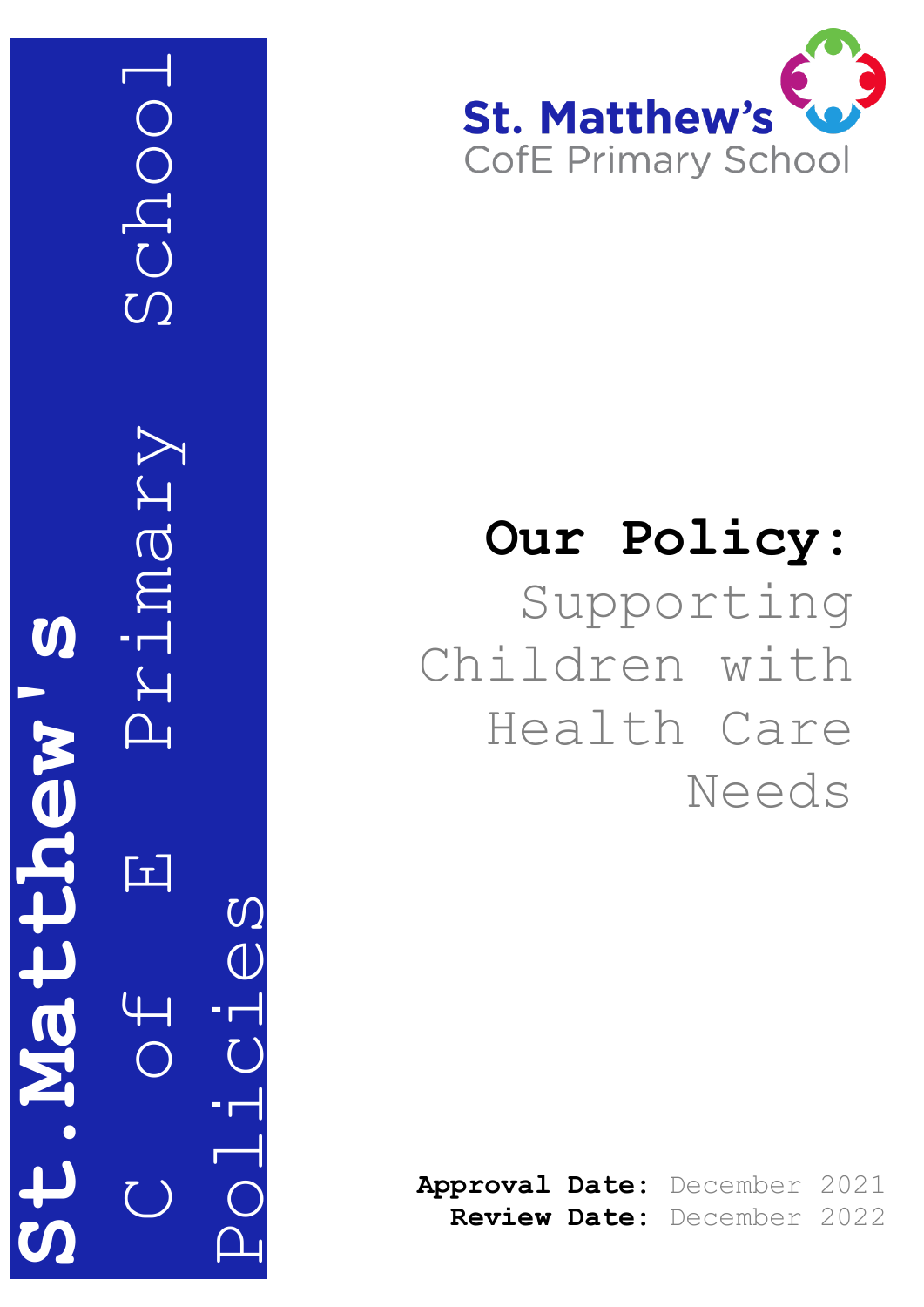# **Supporting Children with Health Care Needs In School**

# **School Policy**

# **Rationale**

This policy aims to ensure that all pupils at St. Matthew's C.E Primary School are able to access their education in a supportive environment, which will be sensitive to any medical needs. It identifies the roles and responsibilities of school, parents and pupils. Effective communication and co-operation between home and school will enable this to be achieved.

It is the responsibility of parents to ensure that their child is kept at home if they are unwell.

# **Aims**

- To identify the roles and responsibilities of parents, staff and pupils.
- To identify how pupils with long-term or complex medical needs will be supported.
- To establish written agreements prior to any medication being given.
- To identify situations and establish procedures for pupils to carry and take their own medication.
- To establish efficient and effective record keeping systems.
- To establish and communicate arrangements for the access, storage and disposal of medication.
- To establish and communicate emergency procedures.
- To identify the training needs of staff in supporting pupils with medical needs.
- To establish and make available systems for parents to provide the school with up-to-date information about their child's medical needs.
- To establish procedures for observing and reporting any pupil's whose health appears to be deteriorating.

## **Procedures**

#### **Short Term Medical Needs**

- Pupils should be kept at home if unwell.
- Staff will only administer medicines prescribed by a doctor, dentist, nurse prescriber or pharmacist prescriber for a short-term sickness that requires the medication to be taken four times per day and following the instructions from parents.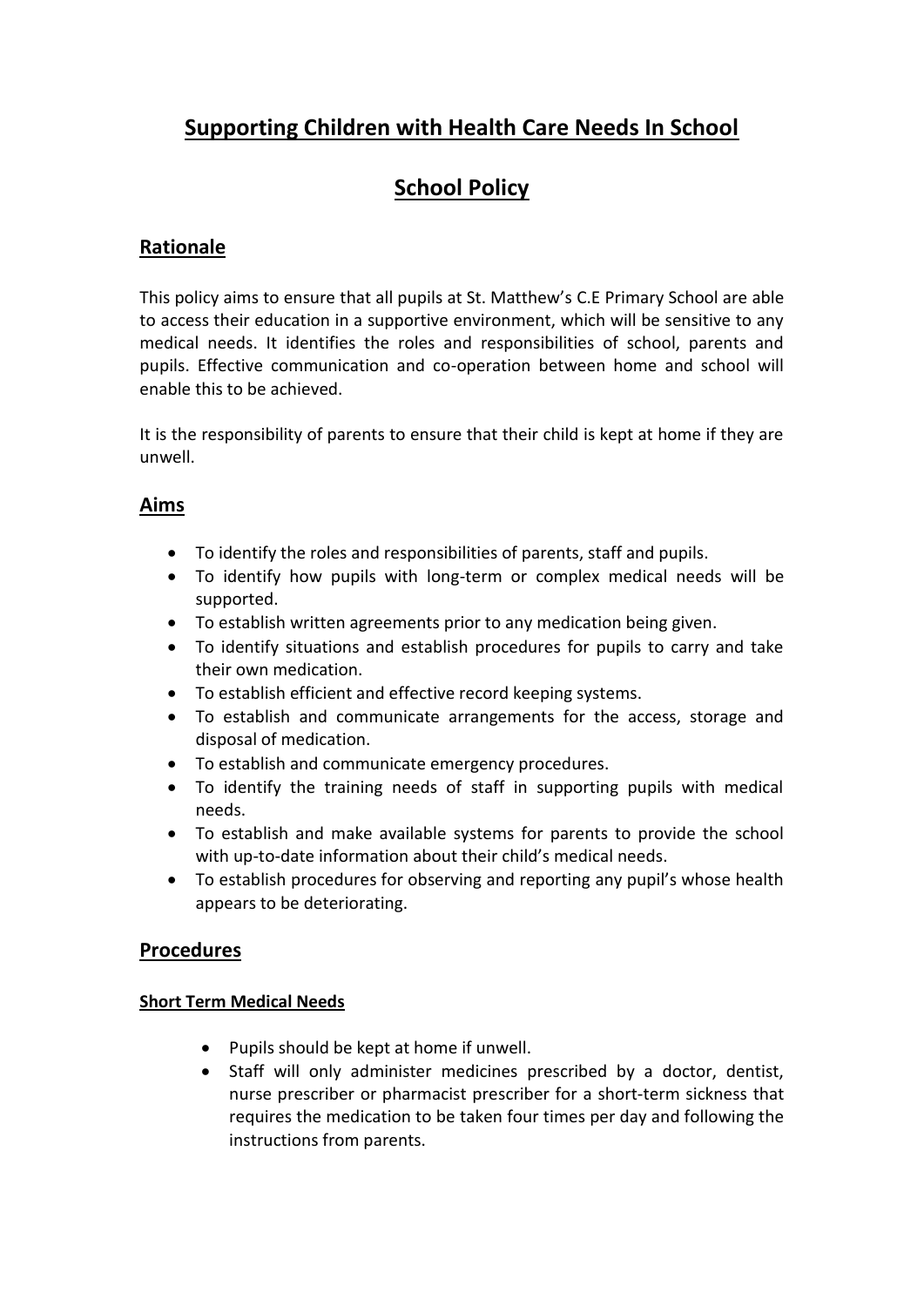- Whenever possible, parents should request that prescribed medication fits around the school day
- Medicines which need to be taken 3 times a day could be taken in the morning, after school hours and at bedtime.
- Parents are welcome to come into school during the day to administer medication to their child if for example the child has returned to school and is required to complete a course of antibiotics.
- Prescribed medication will be kept in the school office or refrigerator in the staffroom, if necessary.
- Medical consent forms will be displayed in the office and updated on a daily basis.

#### **Non-prescription medicines**

**The school will not administer a non-prescribed medicine.**

**A child under 16 should never be given aspirin or medicines containing ibuprofen unless prescribed by a doctor.**

#### **Long Term Medical Needs**

- It is important that school is informed of any medical needs before a child starts school or as soon as possible following concerns or diagnosis.
- It is important for school to have sufficient medical information to ensure that the pupil's medical needs can be met.
- School will draw up a Health Care Plan with parents and relevant Health Care Professional. Agreement will be reached about the nature and additional level of support and supervision that school can provide.
- Where there is concern about the ability of school to meet particular medical needs, or where expectations go beyond what school considers reasonable, the Headteacher will seek advice from relevant professional which may include the school nurse and the pupil's GP.
- Special arrangements may be made for pupils who attend hospital regularly as in-patients. This may include the Hospital and Home Education Service.

## **Individual Pupil Health Care Plan**

The Health Care Plan will be drawn up in consultation with parents and Health Care Professionals and will include

- Information about the pupil's condition.
- Medication name, dosage and timing.
- Side effects of any medication.
- Particular procedures, dietary needs, precautions.
- What constitutes an emergency for the pupil.
- What to do in an emergency.
- Who to contact in an emergency.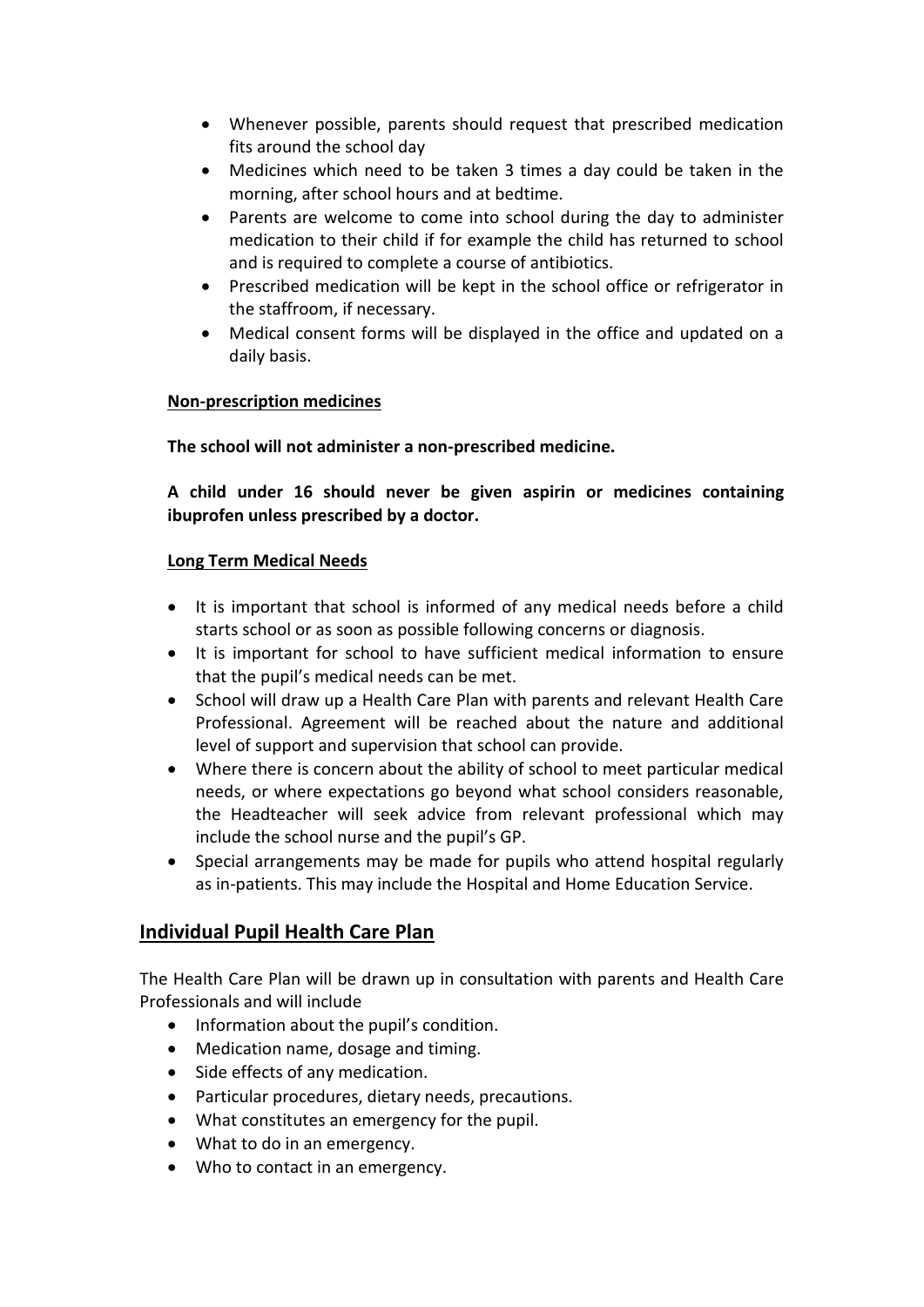• The role of school and other agencies.

## **Self-Management of Medication/Procedures**

Pupils will be allowed to manage their own medication whenever possible.

When a pupil administers their own medication, they will be supervised by a member of staff.

## **Asthma Inhalers**

Children who have inhalers in school must keep a copy of their own Health Care Plan with their inhaler. They will all be stored in a closed container or plastic wallet.

#### **Refusing Medication**

School staff will not force pupils to take medication. If a pupil refuses to take medication parents will be contacted and the emergency services called if necessary.

# **Administration of Medication by School Staff**

Some staff are concerned about administering medication to pupils. Teaching staff are not required to administer medication or treatment as part of their usual duties. It is a voluntary role and staff can alter their decision to administer medication or treatment at any time.

Day to day decisions about the administration of medication and treatment is the responsibility of the Headteacher.

- The Headteacher's consent must be sought if teachers volunteer to assist pupils with their medical needs.
- Appropriate support and training will be arranged where necessary.
- Teacher's who have pupils with additional medical needs in the class will need to be informed in detail of the day to day implications of the condition and what procedures are in place in school.
- The pupil's parents and Health Care Professionals will provide the information, which will be kept in the School office.
- Staff will be informed of what constitutes an emergency for any pupil with additional medical needs.
- Back up cover will be arranged for the absence or unavailability of designated members of staff who are responsible for administering medication or treatment.

## **Confidentiality**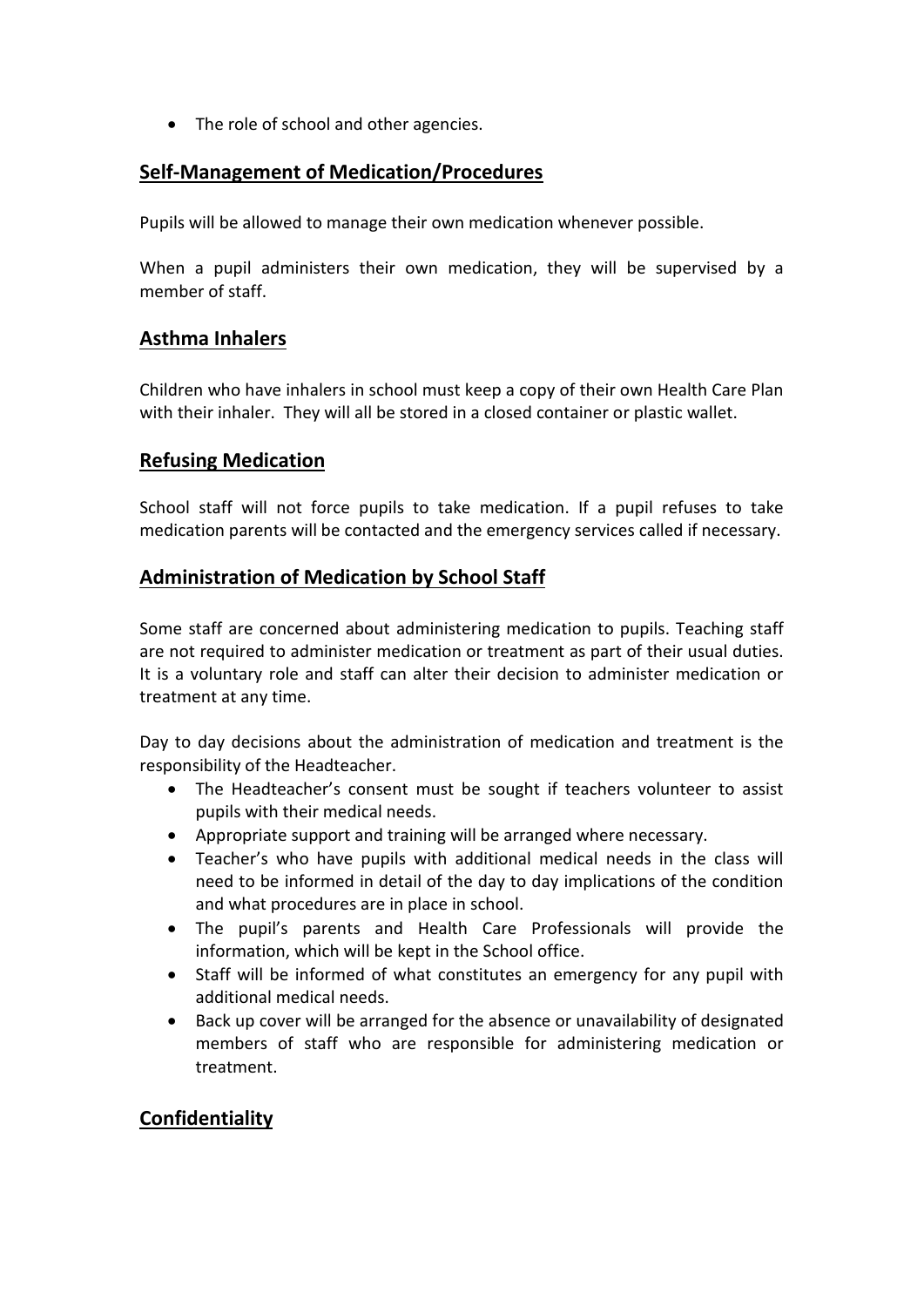Medical information will be treated confidentially. However, it will be essential to share some information to support the pupil in the most appropriate way. On receipt of information the Head teacher will:

- Agree with the pupil and/or the parent who else in school will be informed of the medical condition.
- Agree with the pupil and parent who else in school will have access to medical records and information kept in school.
- Explain to parents that if information is withheld from relevant school staff they cannot be responsible if they act incorrectly in good faith.

# **Record Keeping**

Parents are responsible for supplying information and for letting school know of any change in circumstances of regime, which may impact on school's ability to support their child.

The parent or doctor should provide written details, which include:

- Name of medication
- Dose
- Method of administration
- Time and frequency of administration
- Any other treatment
- Any side effects

## **School Trips**

All pupils are encouraged to take part in school trips. Arrangements for taking medication will be taken into consideration. It is important to note that:

- School staff and Activity Centre Staff if appropriate, must be made aware of any medical needs and relevant emergency procedures.
- Additional staff may be required to accompany the pupil.
- Where staff are concerned about issues relating to the pupil's safety and staff's ability to meet the needs of the pupil, advice will be sought from relevant agencies.

## **Sporting Activities**

Most pupils with medical conditions can participate in PE and Games. The curriculum is flexible enough to accommodate a range of needs and abilities. Physical activity can be beneficial to social and mental health and well being in addition to physical health.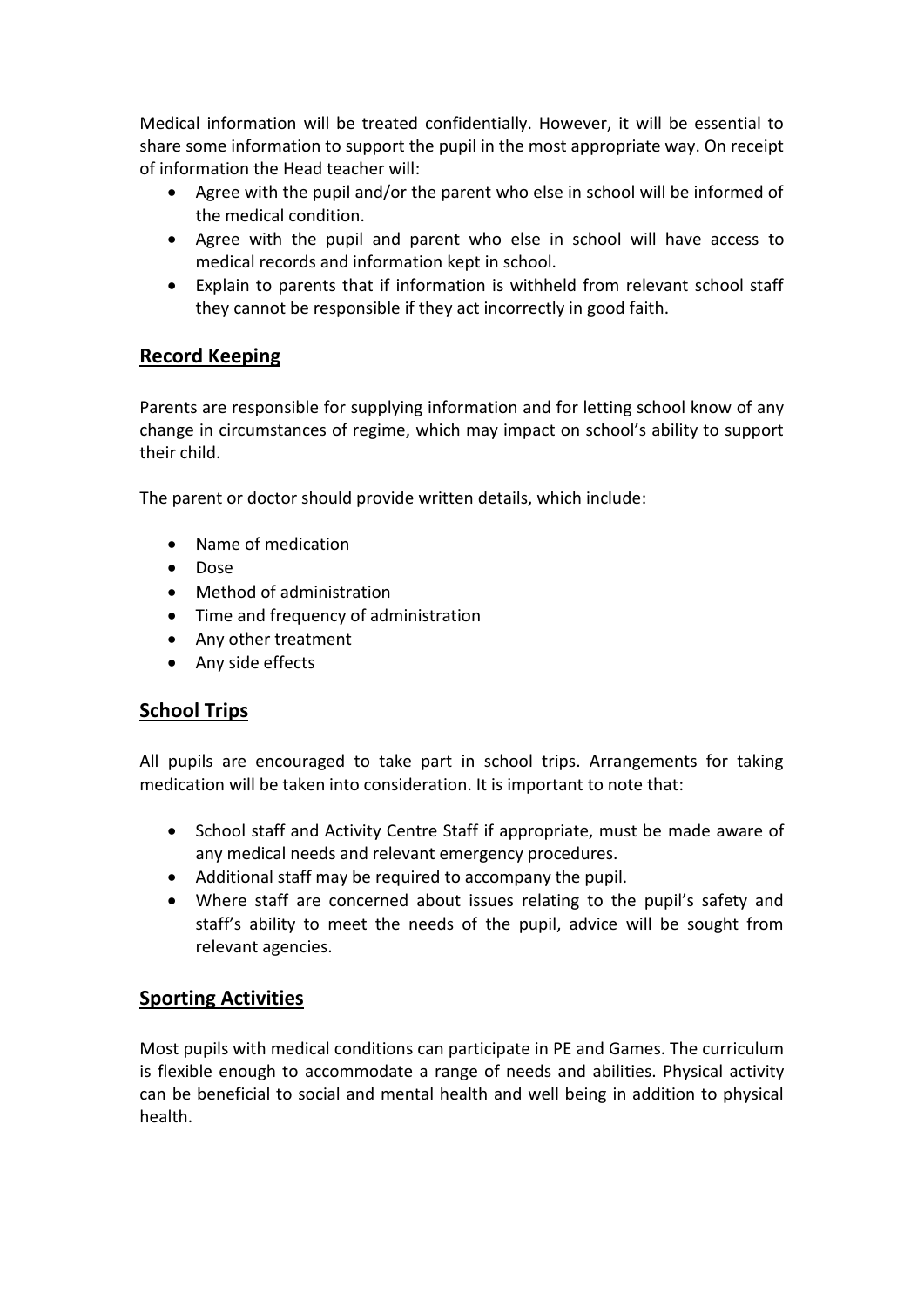- Advice on the suitability of particular activities will be sought and any restrictions set out in the individual Health Care Plan.
- Staff supervising sporting activities must be made aware of relevant medical conditions and emergency procedures.
- Pupils who need to take medication before, during and/or directly after exercise must be allowed to do so.

## **Safety Management**

Some medicines may be harmful to anyone for whom they are not prescribed. The Headteacher has a duty to ensure that the risks to the health of others in school are properly controlled

## **Storing Medicines**

The school must not store large quantities of medication. Parents will be requested to supply the required daily/weekly dose. The procedures for the storage of medication are as follows:

- The Head teacher is responsible for ensuring that medicines are stored safely.
- Parents are responsible for supplying medicines and for collecting them at the end of the course of treatment.
- Medication must be supplied in the original container, and must be labelled by the prescription with the pupil's name, the name and dose of the medication and the frequency of administration.
- If a pupil needs more than one prescribed medication, each one should be in a separate container with the correct labelling.
- It is unwise for a non-health professional to transfer medicines from their original containers. Parents should request that the GP prescribes medicines in appropriate size containers to minimise this and enable original containers to be brought in to school.
- Medicines will be kept in a secure place, usually the school office, in a labelled cupboard. If necessary, some medicines may need to be kept in another secure place, as directed by the Headteacher, which is not accessible to pupils.
- Medication that needs to be kept in a refrigerator will be kept in the Staffroom refrigerator, in clearly labelled airtight containers
- All staff will be informed of the location of all medication in the event of an emergency.
- Pupils must know where their medication is stored and the arrangements for accessing their medication.
- Asthma inhalers must be readily available to pupils in class, while traveling off site etc. and should not be locked away.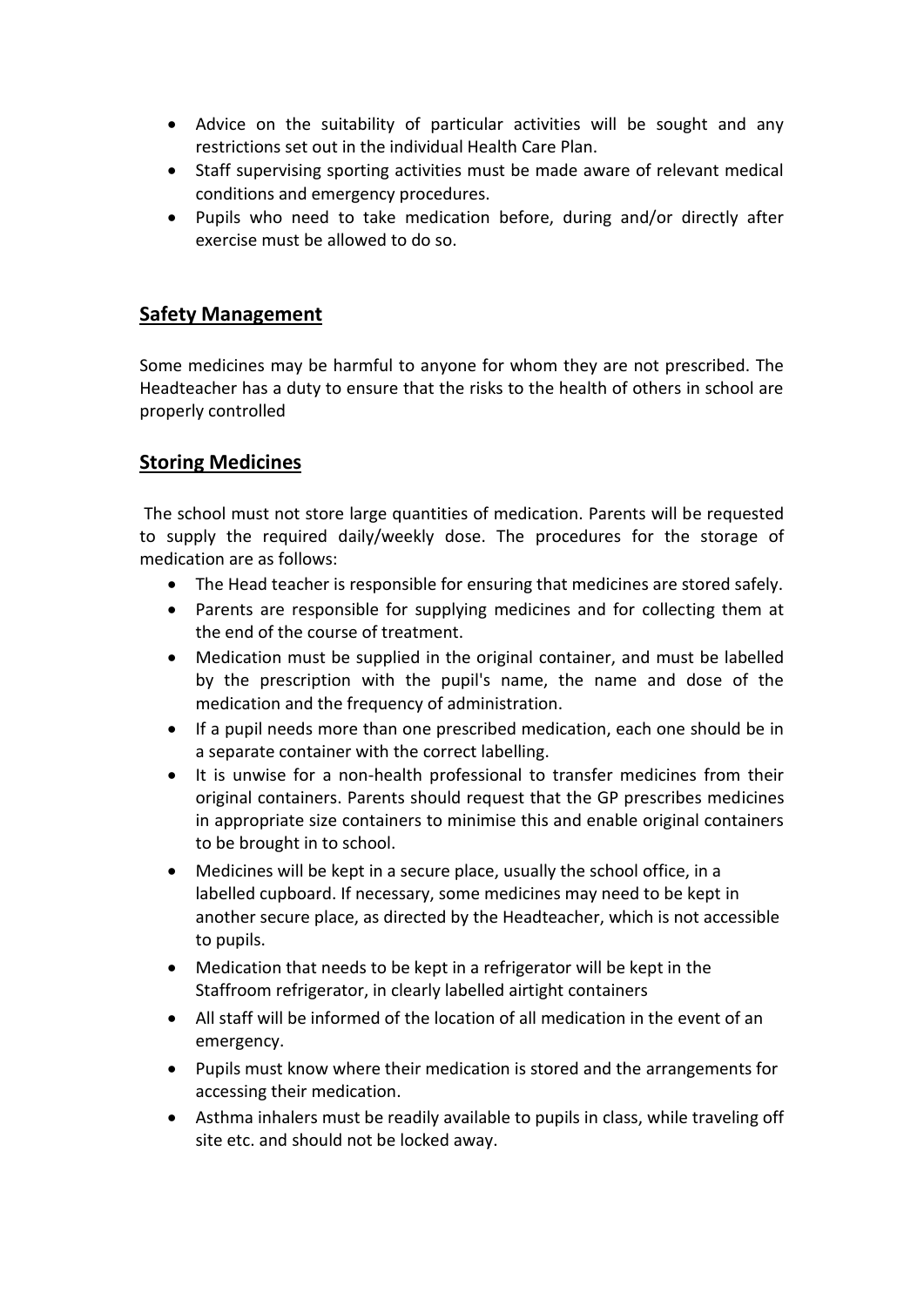- With prior arrangement with parents, pupils will be allowed to carry their own asthma inhalers around school with them. The inhalers must be labelled with the pupil's name.
- The inhalers can be self-administered by pupils, always with staff supervision.
- Staff record each time the inhalers is used. Parents are notified at the end of the school day.
- We have some inhalers I school that can be used in an emergency. Children may require these if their own are not in school. These inhalers can also be taken on a school trip. Parents sign to give permission for their child to use these inhalers.

## **Access to Medication**

Pupils must be supervised by an adult when collecting/taking medication. The exception is inhalers, which may be carried and administered by individual pupils.

#### **Disposal of Medicines**

School staff are not allowed to dispose of surplus or out-of-date medication. Parents are responsible for the disposal of surplus or date expired medication and should collect it from school at the end of every term or sooner if appropriate

#### **Hygiene and Infection Control**

- All staff must follow basic hygiene protocols
- All staff must wear protective, disposable gloves when dealing with blood or body fluids
- All staff must dispose of gloves, dressings and equipment in a safe manner.
- Staff must wash their hands after disposing of gloves/dressings etc. It is not sufficient to wear gloves, deal with spillages, cuts grazes and the like and just dispose of the gloves.
- Any tubes or equipment used to assist with feeding, urine or bowel management in school is not generally regarded as clinical waste. Double bagging may be required and advice can be sought from the school nurse or a specialist nurse.

#### **Emergency Procedures**

All staff must familiarise themselves with procedures for calling the Emergency Services:

 In addition to accidents or incidents, which can constitute an emergency for any pupil, some pupils will be more likely to have individual presentations constituting an emergency for their own particular condition. All relevant staff should be made aware of these individual cases.